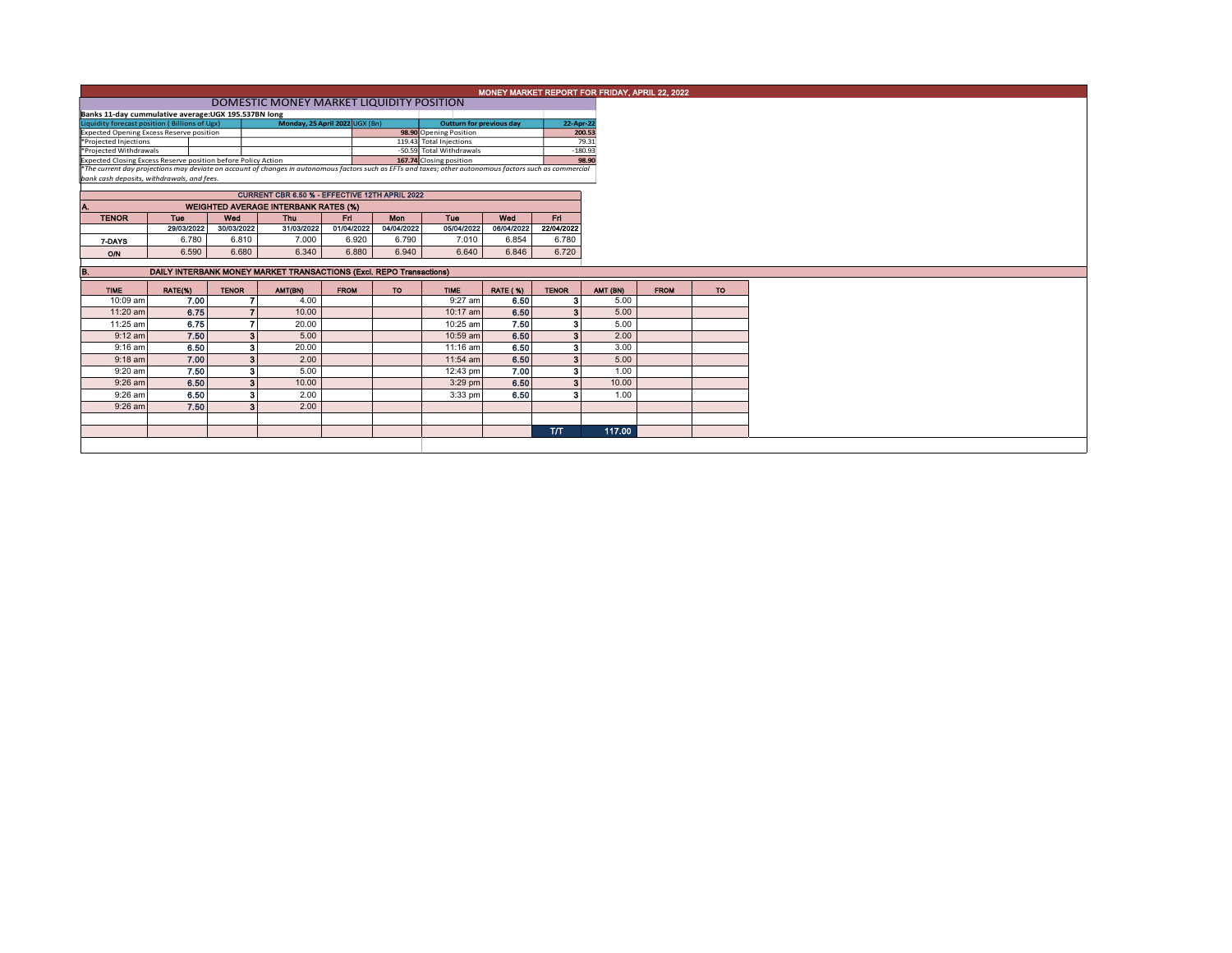| $\frac{C}{9.500}$                                                             |                                                                                                     |             | <b>CBR AND THE 7- DAY WAR INTERBANK RATES</b> |                 |                          |                                          |                 |                                        |                                                                    |              |             |                          |                                                                                                                       |  |  |
|-------------------------------------------------------------------------------|-----------------------------------------------------------------------------------------------------|-------------|-----------------------------------------------|-----------------|--------------------------|------------------------------------------|-----------------|----------------------------------------|--------------------------------------------------------------------|--------------|-------------|--------------------------|-----------------------------------------------------------------------------------------------------------------------|--|--|
| 9.000                                                                         |                                                                                                     |             |                                               |                 |                          |                                          |                 |                                        |                                                                    |              |             |                          |                                                                                                                       |  |  |
| 8.500                                                                         |                                                                                                     |             |                                               |                 |                          |                                          |                 |                                        |                                                                    |              |             |                          |                                                                                                                       |  |  |
| 8.000                                                                         |                                                                                                     |             |                                               |                 |                          |                                          |                 |                                        |                                                                    |              |             |                          |                                                                                                                       |  |  |
| 7.500                                                                         |                                                                                                     |             |                                               |                 |                          |                                          |                 |                                        |                                                                    |              |             |                          |                                                                                                                       |  |  |
| 7.000                                                                         |                                                                                                     |             |                                               |                 |                          |                                          |                 |                                        |                                                                    |              |             |                          | <u> TTTP MANUALLING MATTELES DE MANUALLING MANUALLING MANUALLING MANUALLING MANUALLING MANUALLING MANUALLING MANU</u> |  |  |
| 6.500                                                                         |                                                                                                     |             |                                               |                 |                          |                                          |                 |                                        |                                                                    |              |             |                          |                                                                                                                       |  |  |
| 6.000<br>5.500                                                                |                                                                                                     |             |                                               |                 |                          |                                          |                 |                                        |                                                                    |              |             |                          |                                                                                                                       |  |  |
| 5.000                                                                         |                                                                                                     |             |                                               |                 |                          |                                          |                 |                                        |                                                                    |              |             |                          |                                                                                                                       |  |  |
| 4.500                                                                         |                                                                                                     |             |                                               |                 |                          |                                          |                 |                                        |                                                                    |              |             |                          |                                                                                                                       |  |  |
| 4.000                                                                         |                                                                                                     |             |                                               |                 |                          |                                          |                 |                                        |                                                                    |              |             |                          |                                                                                                                       |  |  |
| 01/04/2022<br>04/04/2022<br>05/04/2022<br>31/03/2022                          |                                                                                                     |             | 06/04/2022<br>07/04/2022                      |                 |                          | 11/04/2022                               | 12/04/2022      | 13/04/2022                             | 14/04/2022                                                         | 19/04/2022   | 20/04/2022  | 21/04/2022               | 22/04/2022                                                                                                            |  |  |
|                                                                               |                                                                                                     |             |                                               |                 |                          |                                          |                 |                                        |                                                                    |              |             |                          |                                                                                                                       |  |  |
|                                                                               |                                                                                                     |             |                                               |                 |                          |                                          |                 |                                        |                                                                    |              |             |                          |                                                                                                                       |  |  |
|                                                                               |                                                                                                     |             |                                               |                 |                          |                                          |                 |                                        |                                                                    |              |             |                          |                                                                                                                       |  |  |
|                                                                               |                                                                                                     |             |                                               |                 |                          |                                          |                 |                                        | • Overnight WAR = 7-day WAR - CBR rate - Upper bound - Lower bound |              |             |                          |                                                                                                                       |  |  |
|                                                                               |                                                                                                     |             |                                               |                 |                          |                                          |                 |                                        |                                                                    |              |             |                          |                                                                                                                       |  |  |
|                                                                               | MONETARY POLICY OPERATIONS MATURITIES PROFILE: (28-APRIL- 2022 TO 08-DECEMBER- 2022)<br><b>THUR</b> | <b>THUR</b> | <b>THUR</b>                                   | <b>THUR</b>     | <b>THUR</b>              | <b>THUR</b>                              | <b>THUR</b>     | <b>THUR</b>                            | <b>THUR</b>                                                        | <b>THUR</b>  | <b>THUR</b> | <b>TOTAL</b>             |                                                                                                                       |  |  |
|                                                                               | 28-Apr-22                                                                                           | 05-May-22   | 12-May-22                                     | 26-May-22       | 02-Jun-22                | 09-Jun-22                                | 07-Jul-22       | 04-Aug-22                              | 18-Aug-22                                                          | 10-Nov-22    | 08-Dec-22   |                          |                                                                                                                       |  |  |
|                                                                               | 195.21                                                                                              | $\sim$      |                                               |                 | $\overline{\phantom{a}}$ |                                          | $\sim$          |                                        |                                                                    |              | $\sim$      | 195.21                   |                                                                                                                       |  |  |
|                                                                               | $\sim$                                                                                              | $\sim$      | $\overline{\phantom{a}}$                      |                 | $\sim$                   | $\overline{\phantom{a}}$                 | $\sim$          | $\sim$                                 | $\sim$                                                             | $\sim$       | $\sim$      | $\overline{\phantom{a}}$ |                                                                                                                       |  |  |
| D.<br><b>DATE</b><br><b>REPO</b><br><b>REV REPO</b><br><b>BOU BILL/DEPO A</b> | 82.22                                                                                               | 537.46      | 16.10                                         | 20.30           | 10.00                    | 215.03                                   | 48.05           | 33.00                                  | 26.60                                                              | 15.00        | 22.13       | 1,025.89                 |                                                                                                                       |  |  |
| <b>TOTALS</b>                                                                 | 277.43                                                                                              | 537.46      | 16.10                                         | 20.30           | 10.00                    | 215.03                                   | 48.05           | 33.00                                  | 26.60                                                              | 15.00        | 22.13       | 1,221.10                 |                                                                                                                       |  |  |
|                                                                               | Total O/S Deposit Auction & BOU Bill balances held by BOU up to 08 December 2022: UGX 1,026 BN      |             |                                               |                 |                          |                                          |                 |                                        |                                                                    |              |             |                          |                                                                                                                       |  |  |
|                                                                               | Total O/S Repo, Reverse Repo, BOU Bill balances held by BOU: UGX 1,221 BN                           |             |                                               |                 |                          |                                          |                 |                                        |                                                                    |              |             |                          |                                                                                                                       |  |  |
|                                                                               | (EI) STOCK OF TREASURY SECURITIES                                                                   |             |                                               |                 | <b>EID</b>               | <b>MONETARY POLICY MARKET OPERATIONS</b> |                 |                                        |                                                                    |              |             |                          |                                                                                                                       |  |  |
|                                                                               | LAST TBIILS ISSUE DATE: 13-APRIL-2022                                                               |             |                                               |                 |                          |                                          |                 | (VERTICAL REPOS, REV-REPOS & BOU BILL) |                                                                    |              |             |                          |                                                                                                                       |  |  |
|                                                                               | On-the-run O/S T-BILL STOCKs (Bns-UGX)                                                              |             | 5.283.06                                      | 25/04/2022      | OMO                      | <b>ISSUE DATE</b>                        | <b>AMOUNT</b>   | <b>WAR</b>                             | <b>RANGE</b>                                                       | <b>TENOR</b> |             |                          |                                                                                                                       |  |  |
|                                                                               | On-the-run O/S T-BONDSTOCKs(Bns-UGX)                                                                |             | 21,820.81<br>27.103.87                        | 25/04/2022 REPO | <b>REPO</b>              | 11-Mar<br>14-Mar                         | 180.00<br>87.00 | 6.500<br>6.500                         |                                                                    |              |             |                          |                                                                                                                       |  |  |

| TOTAL TBILL & TBOND STOCK- UGX                                                        |                    | 27.103.87   | <b>REPO</b>      |                |
|---------------------------------------------------------------------------------------|--------------------|-------------|------------------|----------------|
| Off-Outstanding                                                                       |                    |             |                  | <b>REPO</b>    |
| <b>MATURITY</b>                                                                       | <b>TOTAL STOCK</b> | YTM (%)     | <b>CHANGE IN</b> | <b>REPO</b>    |
|                                                                                       | (BN UGX)           | AT CUT OFF* | YTM (+/-)        | <b>REPO</b>    |
| 91                                                                                    | 88.22              | 6.601       | 0.100            | <b>REPO</b>    |
| 182                                                                                   | 378.19             | 8.489       | 0.357            | <b>REPO</b>    |
| 364                                                                                   | 4.816.64           | 9.180       | $-0.410$         | <b>REPO</b>    |
| 2YR                                                                                   | 595.21             | 11.000      | 1.000            | <b>REPO</b>    |
| 3YR                                                                                   |                    | 12.090      | $-1.010$         | <b>BOU BIL</b> |
| 5YR                                                                                   | 1.119.91           | 14,390      | 1.390            | <b>BOU BIL</b> |
| 10YR                                                                                  | 10.689.66          | 14.000      | 0.261            | <b>BOU BIL</b> |
| 15YR                                                                                  | 9.181.69           | 14.390      | $-1.510$         | <b>REPO</b>    |
| 20YR                                                                                  | 234.34             | 15.900      | 0.400            | <b>REPO</b>    |
| Cut OFF is the lowest price/ highest vield that satisfies the auction awarded amount. |                    |             |                  | <b>REPO</b>    |
|                                                                                       |                    |             |                  |                |

| On-the-run O/S T-BILL STOCKs (Bns-UGX)                                                |                    |                 | 5,283.06         | 25/04/2022 | <b>OMO</b>      | <b>ISSUE DATE</b> | <b>AMOUNT</b> | <b>WAR</b> | <b>RANGE</b> | <b>TENOR</b> |
|---------------------------------------------------------------------------------------|--------------------|-----------------|------------------|------------|-----------------|-------------------|---------------|------------|--------------|--------------|
| On-the-run O/S T-BONDSTOCKs(Bns-UGX)                                                  | 21,820.81          | 25/04/2022 REPO |                  | 11-Mar     | 180.00          | 6.500             |               |            |              |              |
| TOTAL TBILL & TBOND STOCK- UGX                                                        |                    |                 | 27,103.87        |            | <b>REPO</b>     | 14-Mar            | 87.00         | 6.500      |              |              |
| Q/S=Outstanding                                                                       |                    |                 |                  |            | <b>REPO</b>     | 15-Mar            | 270.00        | 6.500      |              |              |
| <b>MATURITY</b>                                                                       | <b>TOTAL STOCK</b> | YTM (%)         | <b>CHANGE IN</b> |            | <b>REPO</b>     | 17-Marl           | 168.00        | 6.500      |              |              |
|                                                                                       | <b>(BN UGX)</b>    | AT CUT OFF"     | <b>YTM</b> (+/-) |            | <b>REPO</b>     | 23-Mar            | 110.00        | 6,500      |              |              |
| 91                                                                                    | 88.22              | 6.601           | 0.100            |            | <b>REPO</b>     | 28-Mar            | 496.00        | 6.500      |              |              |
| 182                                                                                   | 378.19             | 8.489           | 0.357            |            | <b>REPO</b>     | 29-Mar            | 136.00        | 6.500      |              |              |
| 364                                                                                   | 4.816.64           | 9.180           | $-0.410$         |            | <b>REPO</b>     | 30-Mar            | 300.90        | 6.500      |              |              |
| 2YR                                                                                   | 595.21             | 11.000          | 1.000            |            | <b>REPO</b>     | 31-Mar            | 527.00        | 6.500      |              |              |
| 3YR.                                                                                  | $\sim$             | 12.090          | $-1.010$         |            | <b>BOU BILL</b> | 31-Mar            | 30.04         | 6.906      |              | 28           |
| 5YR.                                                                                  | 1.119.91           | 14,390          | 1.390            |            | <b>BOU BILL</b> | 31-Mar            | 20.08         | 7.103      |              | 56           |
| 10YR                                                                                  | 10,689.66          | 14.000          | 0.261            |            | <b>BOU BILL</b> | 31-Marl           | 20.83         | 9.000      |              | 252          |
| <b>15YR</b>                                                                           | 9.181.69           | 14,390          | $-1.510$         |            | <b>REPO</b>     | 07-Apr            | 253.00        | 6.500      |              |              |
| 20YR                                                                                  | 234.34             | 15.900          | 0.400            |            | <b>REPO</b>     | 11-Apr            | 383.00        | 6.500      |              |              |
| Cut OFF is the lowest price/ highest yield that satisfies the auction awarded amount. |                    |                 |                  |            | <b>REPO</b>     | 14-Apr            | 393.00        | 6.500      |              |              |
|                                                                                       |                    |                 |                  |            | <b>BOU BILL</b> | 14-Apr            | 5.98          | 7.104      |              | 28           |
|                                                                                       |                    |                 |                  |            | <b>BOU BILL</b> | $14-Apr$          | 212.71        | 7.109      |              | 56           |
|                                                                                       |                    |                 |                  |            | <b>BOU BILL</b> | 14-Apr            | 47.25         | 7.357      |              | 84           |
|                                                                                       |                    |                 |                  |            | <b>REPO</b>     | $19-Apr$          | 182.00        | 6.500      |              |              |
|                                                                                       |                    |                 |                  |            | <b>REPO</b>     | $22$ -Apr $-$     | 195.00        | 6.500      |              | 6            |

WAR-Weighted Average Rate